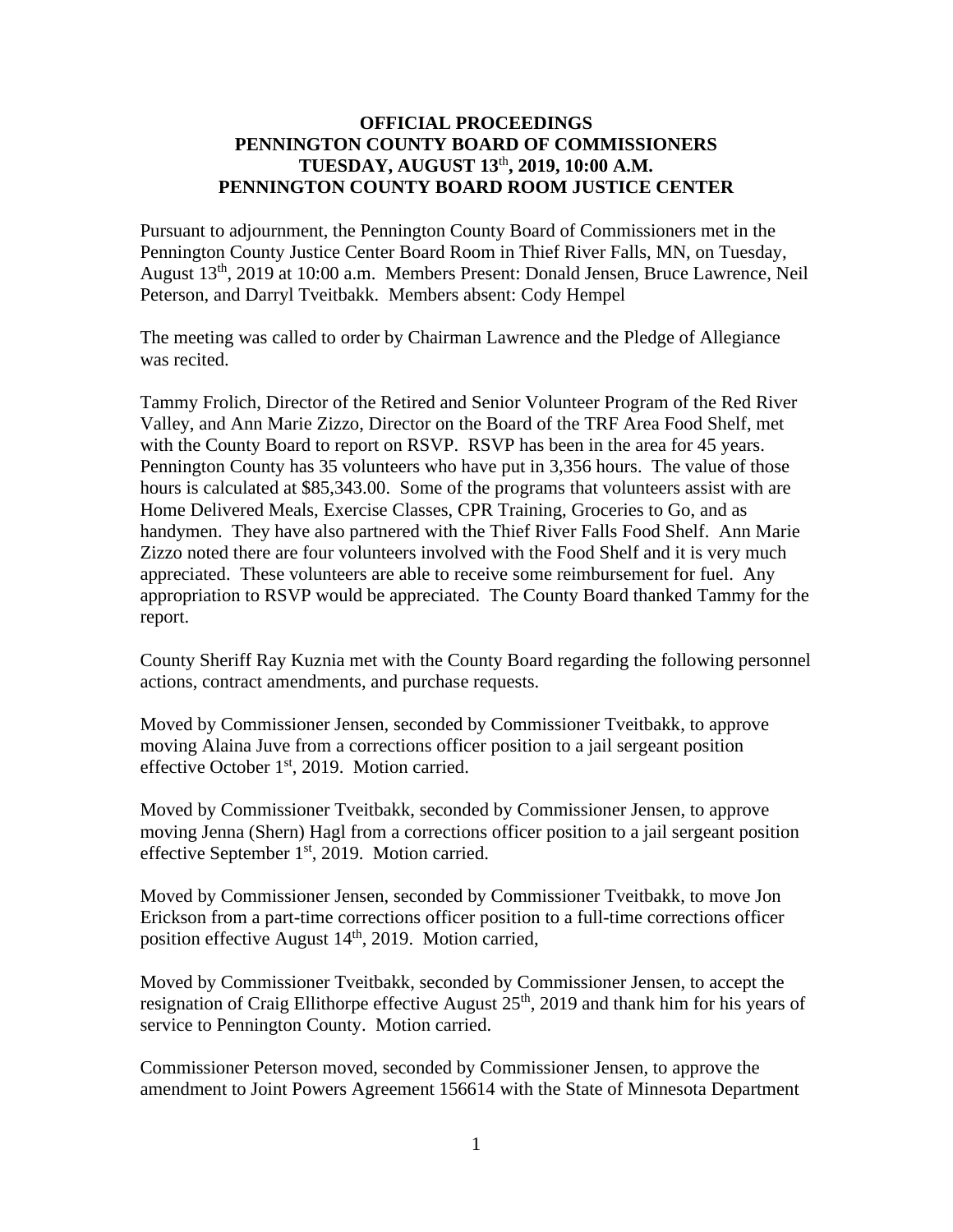of Corrections, which will provide for an increase for housing ICWC work crew inmates from \$55.00 per day to \$57.50 per day effective September  $1<sup>st</sup>$ , 2019 and to \$60.00 per day effective July  $1<sup>st</sup>$ , 2020. Motion carried.

Commissioner Tveitbakk moved, seconded by Commissioner Jensen, to approve the amendment to Joint Powers Agreement 155507 with the State of Minnesota Department of Corrections which will provide for an increase for housing the Work Release inmates from \$55.00 per day to \$57.50 per day effective September  $1<sup>st</sup>$ , 2019. Motion carried.

Sheriff Kuznia presented a quote from Stone's Mobile Radio Incorporated to move the radio equipment to the State of Minnesota's new radio tower when completed. Total costs were calculated at \$17,083.30. Moved by Commissioner Jensen, seconded by Commissioner Peterson, to approve Stone's Mobile Radio Incorporated to move the sheriff's radio equipment from its current location to the State of Minnesota's new radio tower. Motion carried.

Sheriff Kuznia also presented a quote for the purchase of fifty 25ft cartridges for the tasers from Axon Enterprise Inc. at a price of \$1,650.00. This will be included on the Commissioner Warrants after items are received.

Bryan Malone presented the Wetland Delineation of the Black River Impoundment. The Red Lake Watershed District is seeking concurrence of the delineation boundaries. Moved by Commissioner Peterson, seconded by Commissioner Jensen, to approve the Wetland Delineation Boundaries of the Black River Impoundment Project as presented. Motion carried.

Bryan Malone also noted that buffer non-compliance notices have been sent out and he has received good response. We are currently at 80% compliance in the county.

County Engineer Mike Flaagan and Assistant County Engineer Alex Bladow met with the County Board. Mike Flaagan noted that bids had been received for the roundabout at the intersection of Trunk Highway #32 and CSAH#16. A cooperative agreement with MNDOT needs to be signed before the bids can be awarded. The following resolution was introduced by Commissioner Jensen, seconded by Commissioner Peterson, and upon vote was unanimously carried.

## **Pennington County Resolution**

IT IS RESOLVED that Pennington County enter into MnDOT Agreement No. 1033591 with the State of Minnesota, Department of Transportation for the following purposes:

To provide for payment by the State to the County of the State's share of the costs of the roundabout construction and other associated construction to be performed on County State Aid Highway No. 16 and No. 8 and Trunk Highway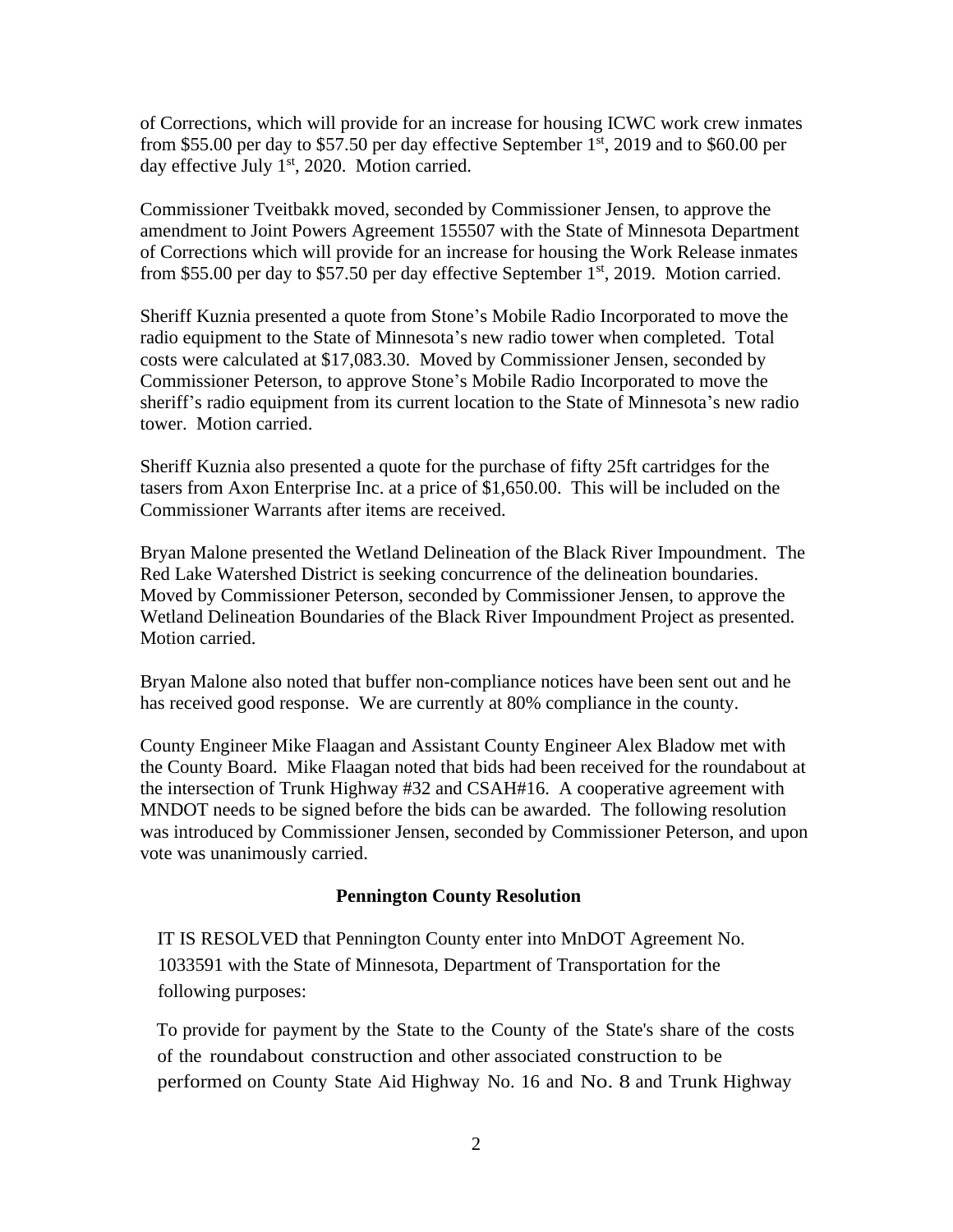No. 32 under State Aid Project No. 057-608-009, No. 057-616-004, and State Project No. 5703-49 (T.H. 32=032),

IT IS FURTHER RESOLVED that the County Board Chairman and the County Engineer are authorized to execute the Agreement and any amendments to the agreement.

Moved by Commissioner Jensen, seconded by Commissioner Peterson, to approve the State of Minnesota Department of Transportation and Pennington County Cooperative Construction Agreement, MNDOT Contract # 1033591. Motion carried.

Moved by Commissioner Jensen, seconded by Commissioner Peterson, to purchase six personal computers at a cost of \$6,510.00 and an HPF Proliant Server at a cost of \$8,121.00 from RediTech for the County Highway Department. Motion carried.

The County Engineer reviewed the two quotes for a card troll fuel monitoring system for the Highway Department. The Oday System was slightly higher at \$52,522.81, but has added features that allows downloads to the Central Highway Department Office. Valley Petroleum's quote was \$45,400.00, but does not allow central office controls. Moved by Commissioner Peterson, seconded by Commissioner Jensen, to approve the purchase of the Oday Fuel Monitoring System. Motion carried.

The County Engineer reported that the West Side Drainage Project will not likely get started this year as permitting has taken longer than expected.

Human Service Director Julie Sjostrand and Fiscal Supervisors Scott Sommers and Trey Kjono met with the County Board to present the 2020 proposed budget and levy. The Human Services levy would be reduced by approximately five percent.

Count Assessor Adeline Olson presented two abatements. Parcel #25.00601760 owned by Andrew Lundeen had two garages destroyed by fire on August  $11<sup>th</sup>$ , 2019. The abatement under the Local Option to Disaster would lower the value of the property for the two garages destroyed by fire for taxes payable 2020 taken into account the 222 days before the fire.

The second abatement was on Parcel #25.09137800 owned by Cody R. Houle. This personal property mobile home should have received a homestead classification.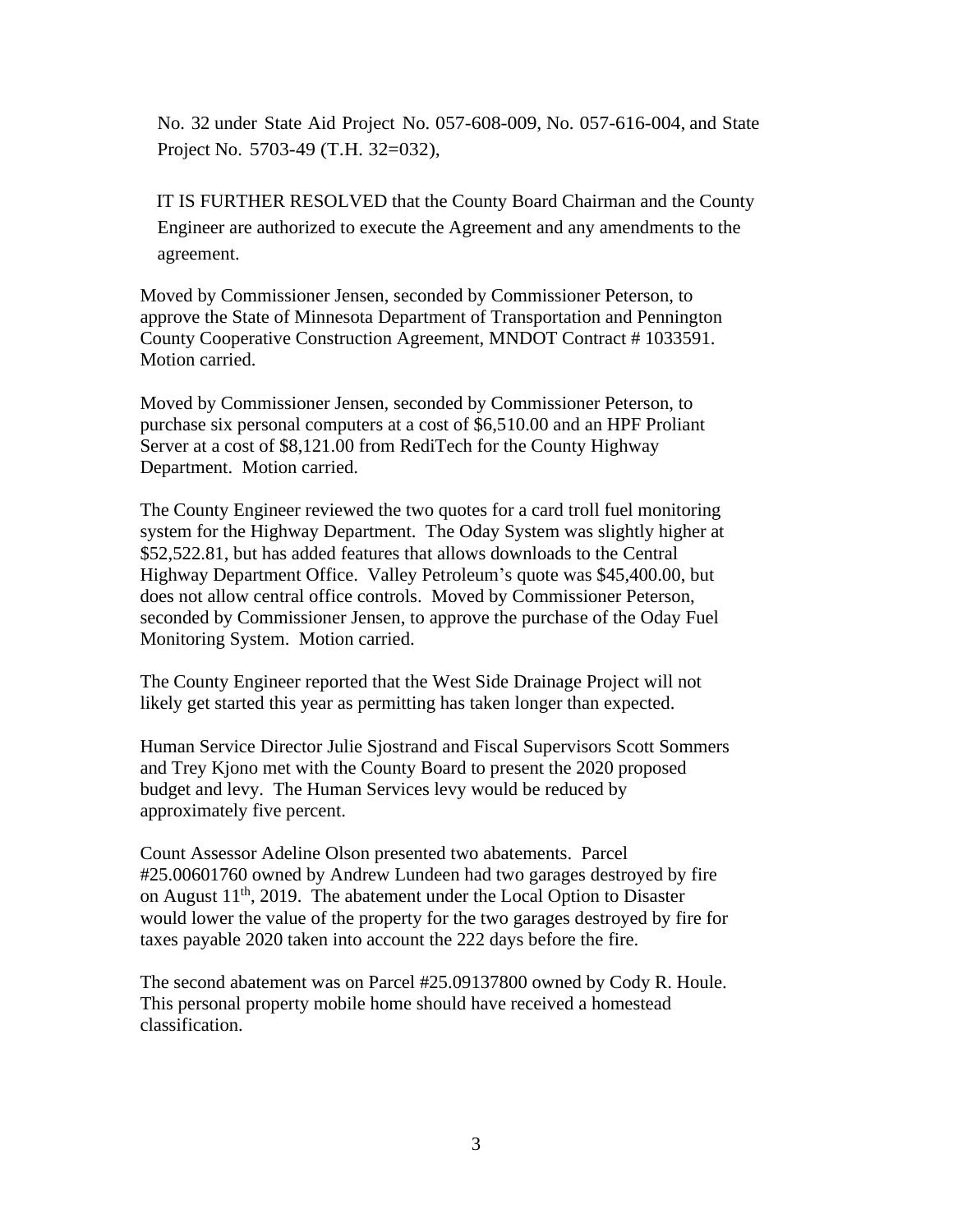Moved by Commissioner Jensen, seconded by Commissioner Peterson, to approve the following two abatements as recommended by the County Assessor. Motion carried.

Andrew Lundeen – Parcel #25.00601760 – Local Option to Disaster Cody R. Houle - Parcel #25.09137800 – Apply Homestead Classification

County Auditor Treasurer Ken Olson reviewed the FY 2020 County Veterans Service Office Operational Enhancement Grant Program. The following resolution was introduced by Commissioner Jensen, seconded by Commissioner Peterson, and upon vote was unanimously carried.

### **RESOLUTION OF PENNINGTON COUNTY**

BE IT RESOLVED by Pennington County Board of Commissioners that the County enter into the attached **Grant Contract** with the Minnesota Department of Veterans Affairs (MDVA) to conduct the following Program: **County Veterans Service Office Operational Enhancement Grant Program**. The grant must be used to provide outreach to the county's veterans; to assist in the reintegration of combat veterans into society; to collaborate with other social service agencies, educational institutions, and other community organizations for the purposes of enhancing services offered to veterans; to reduce homelessness among veterans; and to enhance the operations of the county veterans service office, as specified in Minnesota Statutes 197.608 and Minnesota Laws 2017, Chapter 4, Article 1, Section 38, Subdivision 2. This Grant should not be used to supplant or replace other funding.

BE IT FURTHER RESOLVED by the Pennington County Board that Stephen Stone – County VSO, and Bruce Lawrence – Chairman, be authorized to execute the attached Grant Contract for the above-mentioned Program on behalf of the County.

Charity Brault, Executive Director of the NWMN Multi County HRA, Kermit Genereux, HRA Chairman, Heather Harbott, Financial Manager, and Lee Meier, Former Director, met with the County Board to give an update of activities the HRA is involved with in Pennington County. The HRA has passed a resolution continuing their levy request for 2020. The Legislature has approved a five-year extension on their levy authority. Kermit Genereux noted there has been very few problems with the down payment assistance program. Charity Brault reported on the Thief River Falls rehab loans. The County Board thanked them for the report.

County Auditor Treasurer Ken Olson reported that the Election Equipment Grant expiration date of August  $31<sup>st</sup>$ , 2019 has been extended to March  $31<sup>st</sup>$ , 2020. An amendment to the original grant agreement needs to be approved.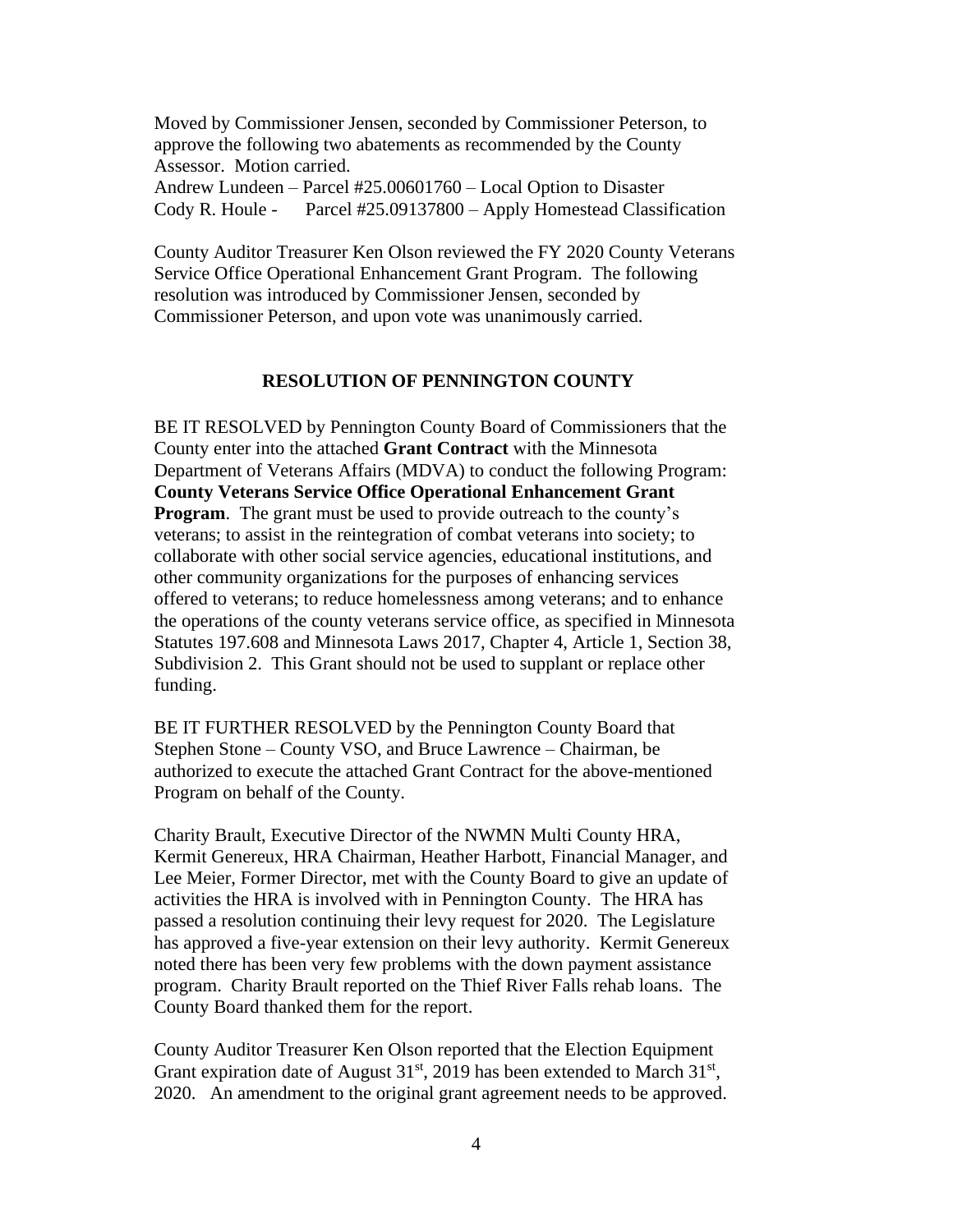Moved by Commissioner Tveitbakk, seconded by Commissioner Peterson, to approve the State of Minnesota Voting Equipment Grant Agreement Amendment. Motion carried.

County Auditor Treasurer Ken Olson then read the resignation letter from Becky Smith effective August  $30<sup>th</sup>$ , 2019. This was a part-time position in the County Recorder and County Auditor Treasurer's Office. Becky has stated she would be willing to come in after 2:00 p.m. until we find someone to fill the position. It is anticipated that we would take her up on that offer.

Moved by Commissioner Jensen, seconded by Commissioner Tveitbakk, to accept the resignation of Becky Smith from the position of part-time Deputy Recorder/Deputy Auditor Treasurer. Motion carried.

Moved by Commissioner Jensen, seconded by Commissioner Tveitbakk, to give approval to advertise for applicants to fill the position of part-time Deputy Recorder/Deputy Auditor-Treasurer. Motion carried.

County Auditor Treasurer Ken Olson informed that County Board that Pennington County has been approved to continue the Towards Zero Death (TZD) Grant for another year.

The following resolution was introduced by Commissioner Peterson, seconded by Commissioner Jensen, and upon vote was unanimously carried.

## **RESOLUTION AUTHORIZING EXECUTION OF AGREEMENT**

Be it resolved that Pennington County enter into a grant agreement with the Minnesota Department of Public Safety for traffic safety projects during the period from October 1, 2019 through September 30, 2020

.

The Pennington County Auditor-Treasurer is hereby authorized to execute such agreements and amendments as are necessary to implement the project on behalf of Pennington County and to be the fiscal agent and administer the grant.

Moved by Commissioner Jensen, seconded by Commissioner Peterson, to approve the minutes of July 23<sup>rd</sup>, 2019 as written. Motion carried.

Motioned by Commissioner Peterson, seconded by Commissioner Tveitbakk, to approve the Human Services warrants totaling \$88,251.19 and the following Commissioner warrants.

#### WARRANTS

| County Revenue | 223,410.93 |
|----------------|------------|
| Road & Bridge  | 155,343.83 |